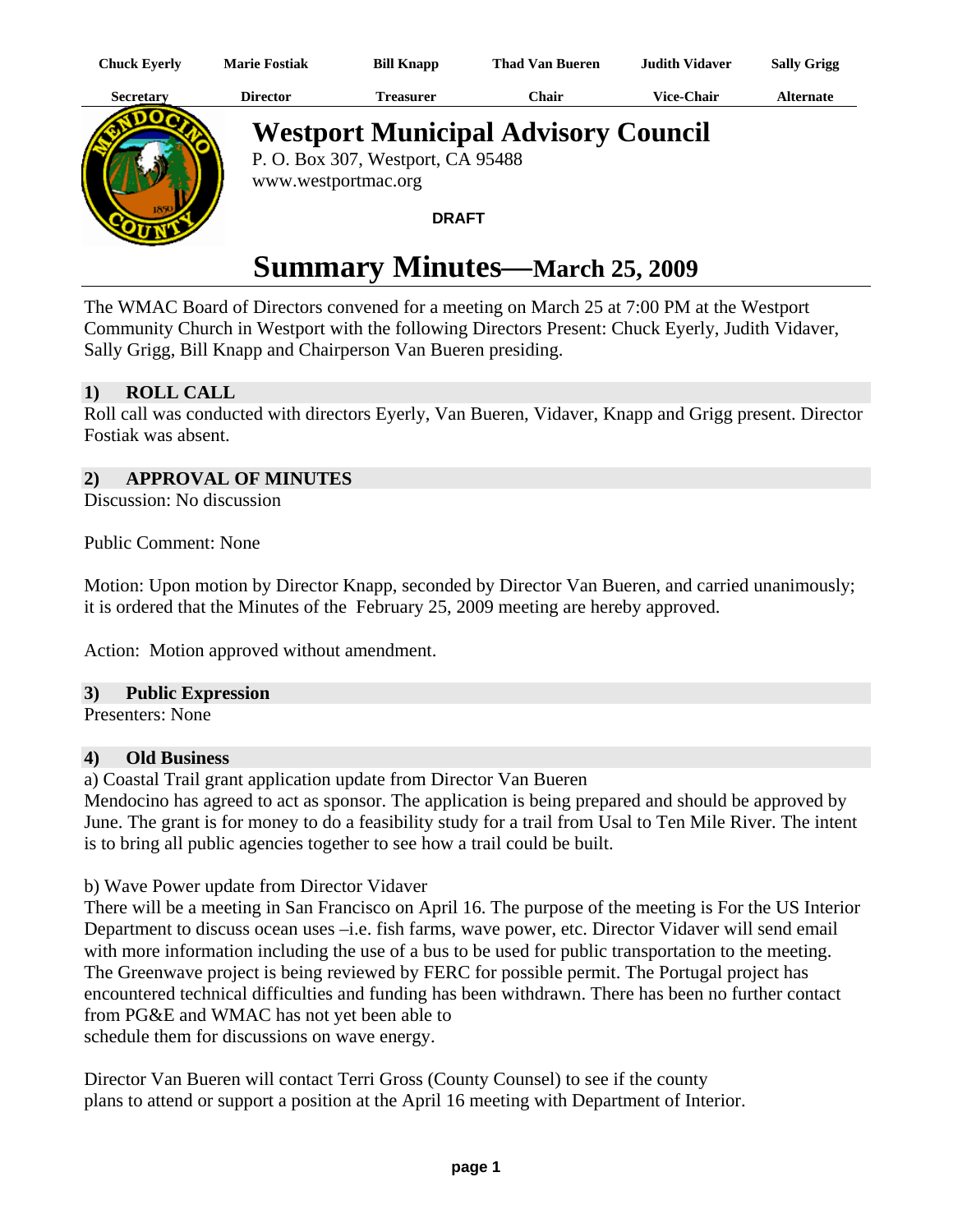c) Jackson-Grube Development status update – Director Van Bueren

Director Van Bueren has tried three times to contact Bob Merrill of the Coastal Commission. Mr. Merrill has not responded to any of the inquiries, therefore we have no further update. Director Van Bueren will try again.

## **5) New Business – Discussion and Actions**

a) Sosa subdivision – Wages Creek (CDMS 2-2002)

This was a discussion of a planning permit that has been in process since 2002. This was the first time that the WMAC has had any input regarding this permit. Mr. Sosa and consultant Amy Wynn were present at the meeting to describe the current plan and answer questions for WMAC. The subdivision, as proposed has three parcels where homes could be built. Mr. Kisliuk, a ranch owner in Wages Creek was also present for the meeting. He expressed some opposition to the subdivision as currently proposed.

Motion: Director Van Bueren made a motion to recommend reconfiguring Parcel 1 of the proposed Sosa subdivision (CDMS – 2002) because of steep slope and flood zone issues. WMAC also has a concern about trailers on the property and believe they should removed as part of the approval process. As part of the Parcel 1 reconfiguration we recommend incorporating more level ground outside of the flood zone. Access issues related to the northeast corner of proposed Parcel 1 also must be resolved. Whatever access is provided to this subdivision should be to support the deployment of fire equipment. Director Knapp seconded the motion.

Action: Motion was approved by a 4-1 vote with Director Grigg opposing.

# b) Newport Trail (CDP 67-2008)

This discussion is for an amendment to the permit submitted by the Mendocino Land Trust for Newport Trail. The discussion was regarding the probable surface for the trail.

Motion: A motion was made by Director Van Bueren and seconded by Director Eyerly to support the approval of the amendment to the permit and note that the surface of the trail is not described in the permit and we would prefer that the trail not be paved.

Discussion: None

Action: Motion approve unanimously without amendment.

c) Additional discussion reviewed procedures for ensuring substantive comments such as those submitted on Item 5(a) are satisfactorily resolved. The WMAC resolved in cases where substantive issues arise to advise County Planning of basis for concerns and ask for feedback on how those issues will be addressed. Policies on conflict of interest were also discussed.

#### 6) **Other Business – Discussion only**

a) No announcements

b) Correspondence – Director Knapp noted that the county has agreed to send checks directly to the person who has submitted an approved payment. He will plan to submit requests for payment on a quarterly basis.